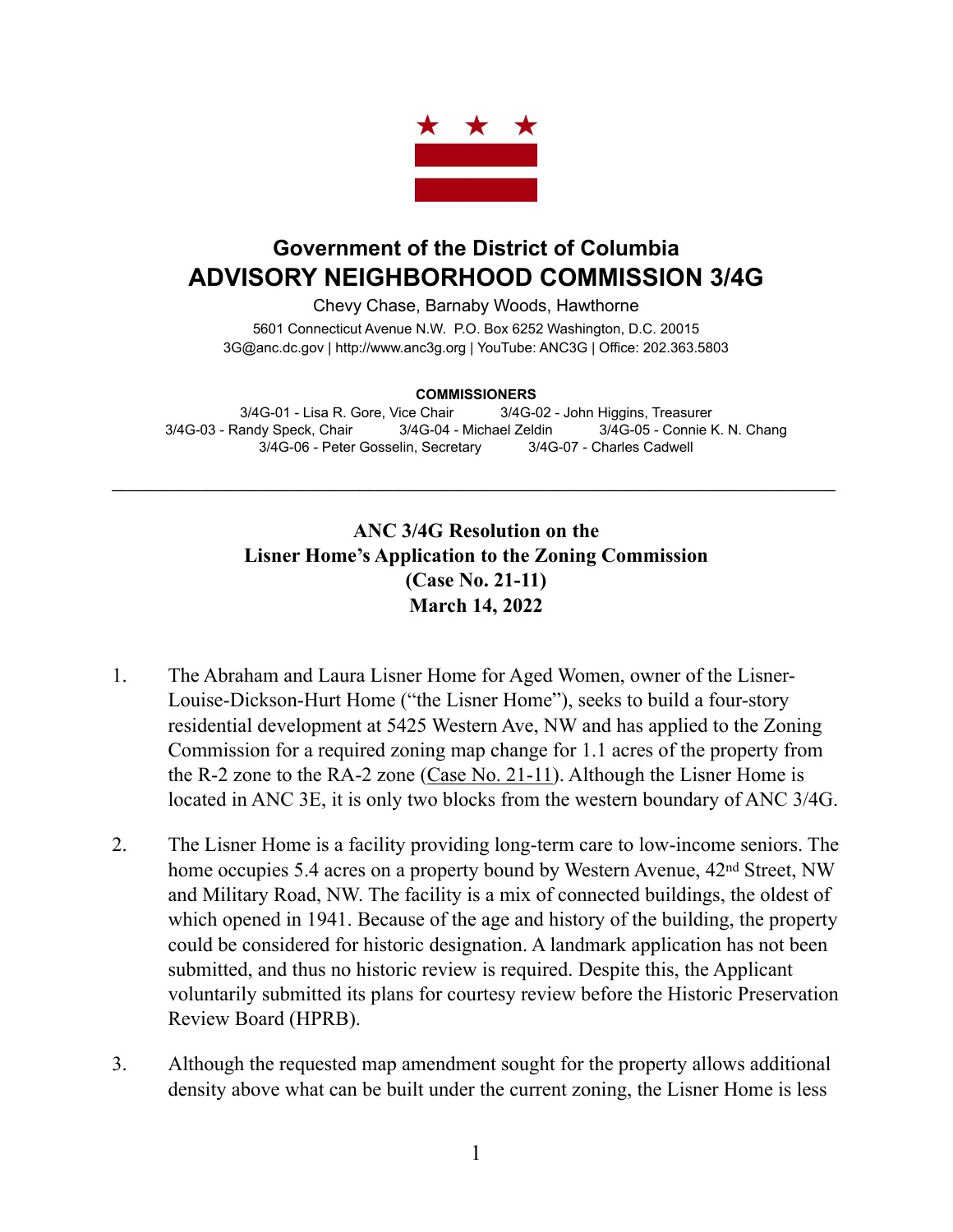than two blocks from a Metro station and is situated entirely within a Commercial Low Density/Institutional Development zone on the Comprehensive Plan's [Future](https://plandc.dc.gov/page/future-land-use-map-and-generalized-policy-map) [Land Use Map](https://plandc.dc.gov/page/future-land-use-map-and-generalized-policy-map) ("FLUM"), which was adopted by the Council on May 18, 2021.

- 4. A representative for the Lisner Home gave a presentation at ANC 3/4G's November 22, 2021 meeting and described the proposed project. Representatives also gave presentations at ANC 3E public meetings, met with interested immediate neighbors, and appeared before the HPRB.
- 5. In mid-January 2022, the Friendship Heights Coalition for Collaborative Community Development provided input to the Lisner Home through a petition supported by about 75% of the immediate neighbors and those that live in the two blocks across 42nd Street, adjacent to and east of 5425 Western Avenue. The petition supported the development of senior affordable housing on the site but opposed the applicant's pending submission to the Zoning Commission to rezone the entire 5.4-acre lot to a RA-2 zone. The immediate neighbors and others also expressed concern over the proposed building for the senior affordable housing.
- 6. As a result of feedback from ANC 3E, the immediate neighbors, and the State Historic Preservation Office, the Lisner Home made significant modifications to the design of the proposed building, most significantly by re-orienting the layout of the proposed building's two wings which broke up the massing of the project along 42nd Street where it is most adjacent to single family homes; stepping down the height of the proposed building at the two corners closest to 42nd Street; creating an open space for resident and community use facing 42nd Street; and eliminating the current curb cut on Livingston Street. The updated design is consistent with and respectful to the existing 1941 building and additions and in no way detracts from the 1941 building. Once in place, the proposed building will protect the mission of the Lisner Home and of the 1941 building of serving low income District seniors, thereby enhancing any historic dimension to the campus.
- 7. Also, as a result of feedback from ANC 3E and interested neighbors of the project the applicant modified their initial request for a map amendment for their entire 5.4 acre lot to a map amendment that covers only the 1.1 acres in the northeast corner of the lot that are necessary for the proposed senior affordable housing development.
- 8. ANC 3/4G has strongly supported development of affordable housing in the Rock Creek West area, particularly deeply affordable housing for residents with incomes at 50% or less of the Area Median Income (AMI).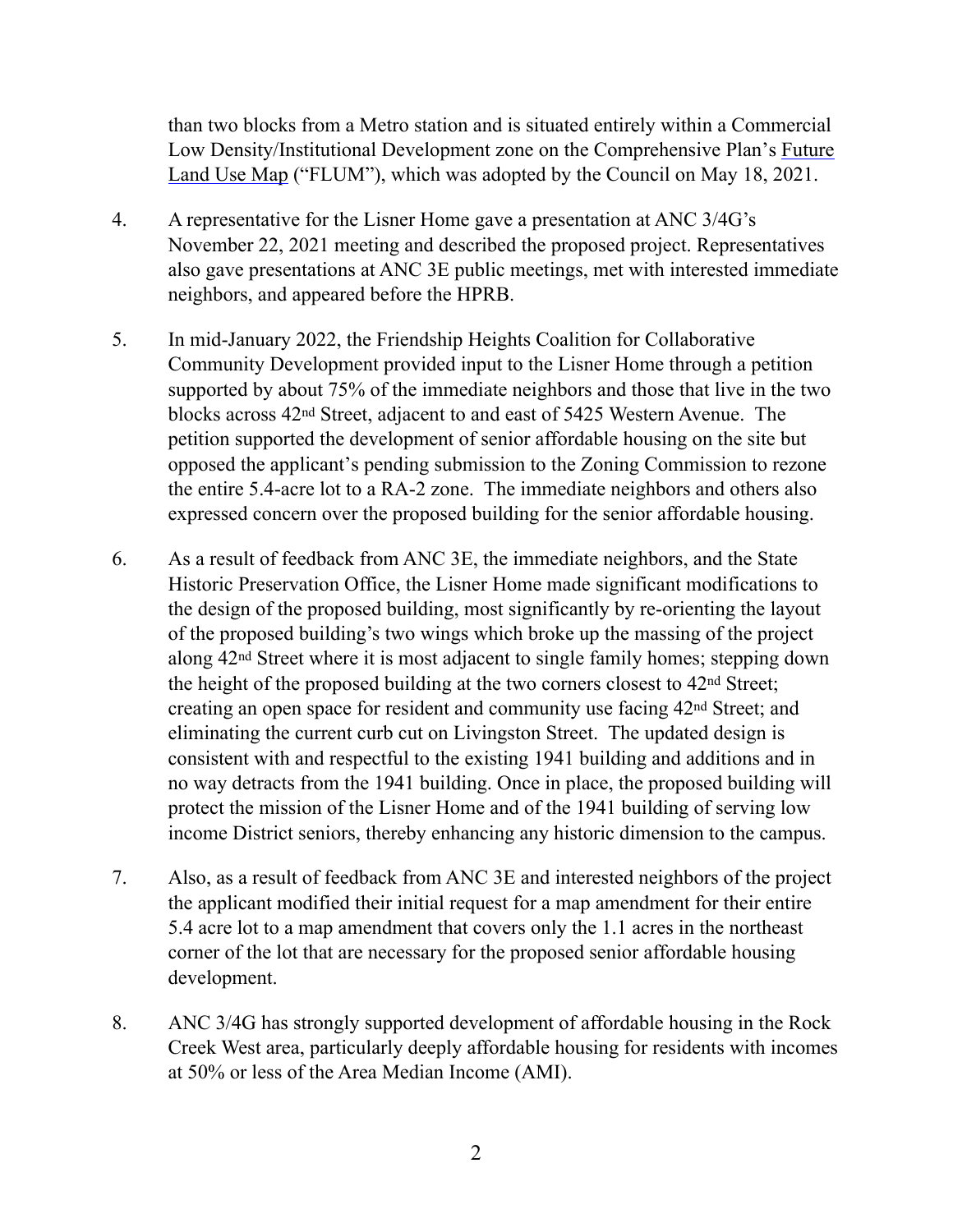- 9. In 2019, the Mayor set a goal for DC to build 36,000 additional housing units by 2025 with 12,000 of those units designated as affordable units. Although some workforce housing units have been built in Rock Creek West and others are in the pipeline, the Commission is not aware of any deeply affordable housing units that have been built in Rock Creek West since the Mayor set this goal.
- 10. The Lisner Home has applied for and received a commitment from the D.C Department of Housing and Community Development (DHCD) to move forward with a project utilizing DC Housing Production Trust Fund dollars. The Lisner Home has agreed that the project will be completely deeply affordable  $-$  i.e., all future tenants at the project will have incomes at 50% AMI or less. It is currently anticipated that approximately half of the total tenant population will have incomes at 30% AMI and below.
- 11. The Lisner Home, as part of its application, has committed to making all of the housing units in this project permanently affordable, i.e., the period during which units designated as affordable housing are required to remain as affordable housing units in perpetuity, secured by a covenant running with the land that may be extinguished at the sole discretion of the District.
- 12. The Lisner Home has also committed as part of its application to construct the project to meet the [Enterprise Green Community](https://www.greencommunitiesonline.org/checklist) standards.
- 13. The Lisner Home has long been a valued member of the community, hosting community events while providing critically needed housing and health services to low-income seniors. The Lisner Home has incurred damage to its original building that has severely impacted its financing. The revenues associated with this project will enable the Lisner Home to get back to a sound financial standing and to make costly repairs to its facilities.
- 14. On March 9, 2022, ANC 3E adopted a [resolution](https://anc3e.org/wp-content/uploads/Lisner-Home-ZC-Resolution-Draft-2.docx) urging the Zoning Commission to approve the proposed map amendment to rezone 1.1 acres to RA-2.
- 15. On March 14, 2022, the Lisner Home made a presentation to ANC 3/4G and answered questions about the proposed project and the requested map amendment.
- 16. ANC 3/4G supports the Lisner Home's proposal to build a project comprised entirely of deeply affordable housing units in a building that also meets the Enterprise Green Community Standards. The funds generated by this proposed expansion are critical to supporting the Lisner Home's on-going operations and its long-term stability. Because the current proposed design is appropriately